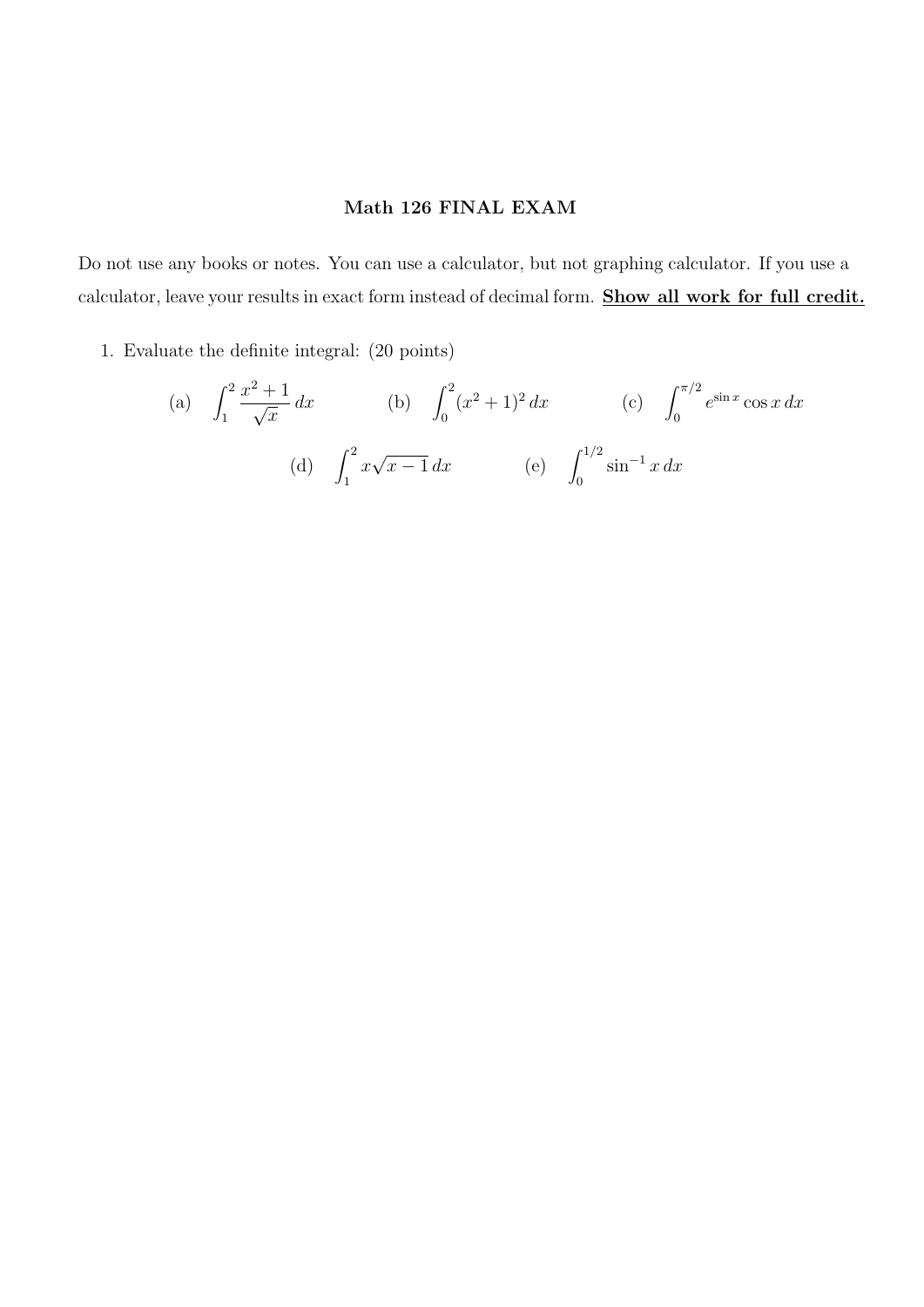## 2. Evaluate the indefinite integral: (20 points)

(a) 
$$
\int \sqrt[5]{3-5x} dx
$$
 (b)  $\int \frac{e^x}{e^x+1} dx$  (c)  $\int \sqrt{x} \ln x dx$   
(d)  $\int x \tan^{-1} x dx$  (e)  $\int \cos x \ln(\sin x) dx$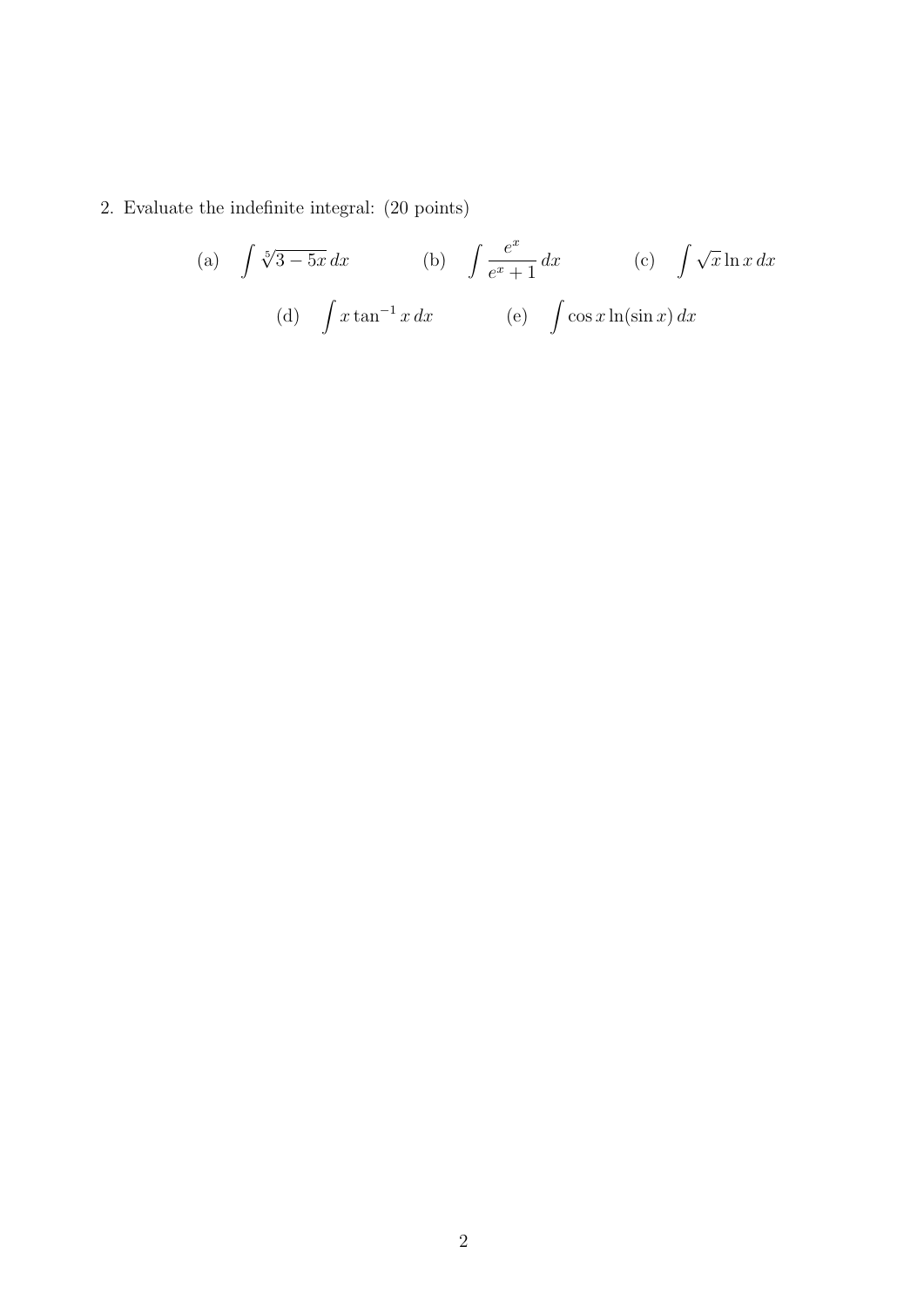3. Determine whether the SEQUENCE converges or diverges. (9 points)

(a) 
$$
a_n = \frac{2^n}{3^{n+1}}
$$
 (b)  $a_n = \frac{2n-3}{3n+4}$  (c)  $a_n = \frac{\ln n}{\sqrt{n}}$ 

4. Determine whether the **SERIES** is convergent or divergent. If it is convergent, find the SUM. (6 points)

(a) 
$$
\sum_{n=1}^{\infty} \frac{3^n + 2^n}{6^n}
$$
 (b)  $\sum_{n=1}^{\infty} \ln \frac{n}{n+1}$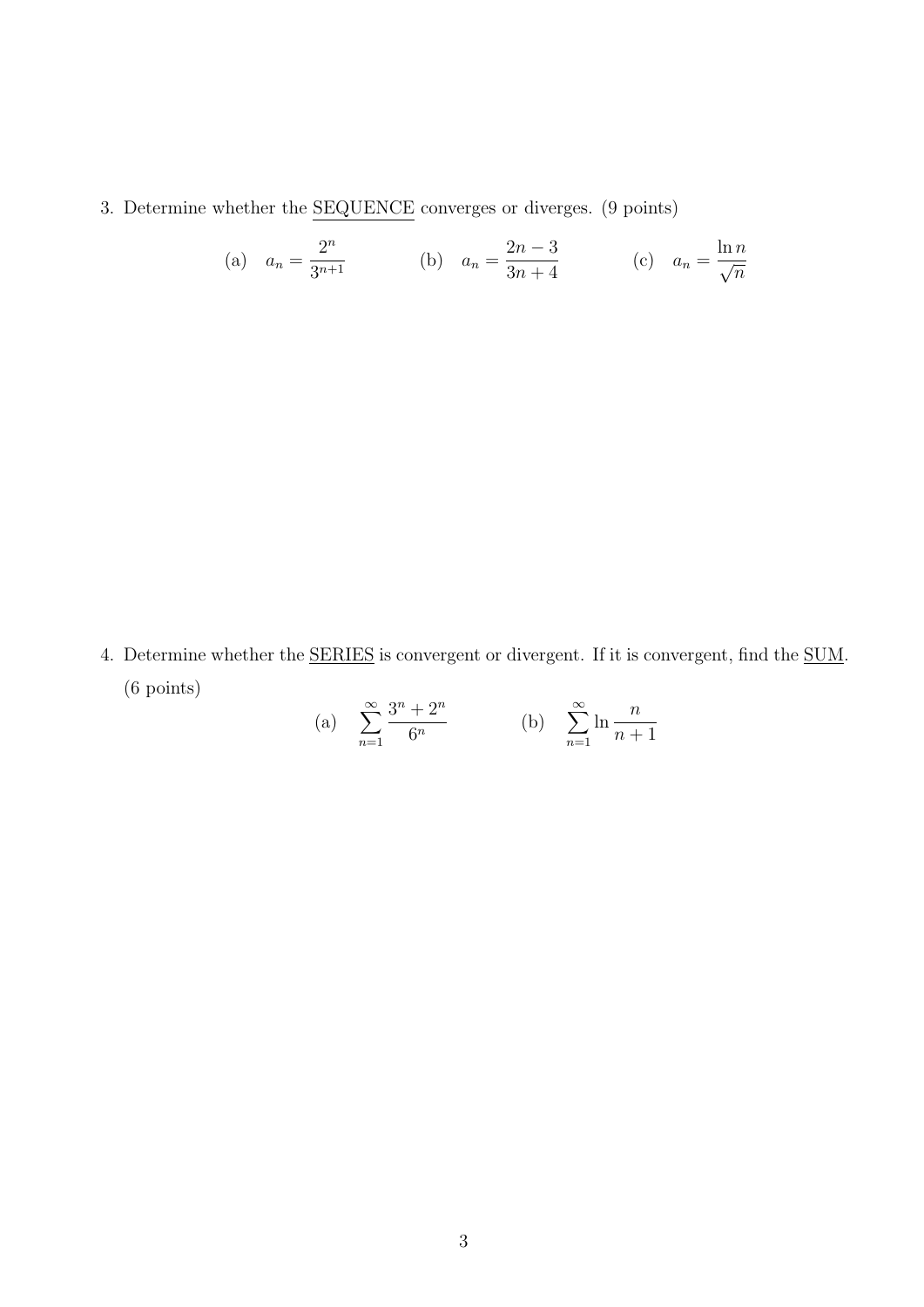5. Determine whether the SERIES is convergent or divergent. You do NOT need to find the sum. But you need to support your claim by appropriate work. (20 points)

(a) 
$$
\sum_{n=1}^{\infty} \frac{n^2}{3n^2 + 1}
$$
 (b)  $\sum_{n=2}^{\infty} \frac{n}{n^2 - 1}$  (c)  $\sum_{n=2}^{\infty} \frac{1}{n^3 - n}$   
(d)  $\sum_{n=1}^{\infty} \frac{(-1)^{n-1}}{\sqrt[3]{n}}$  (e)  $\sum_{n=1}^{\infty} \frac{(-3)^n}{n^3}$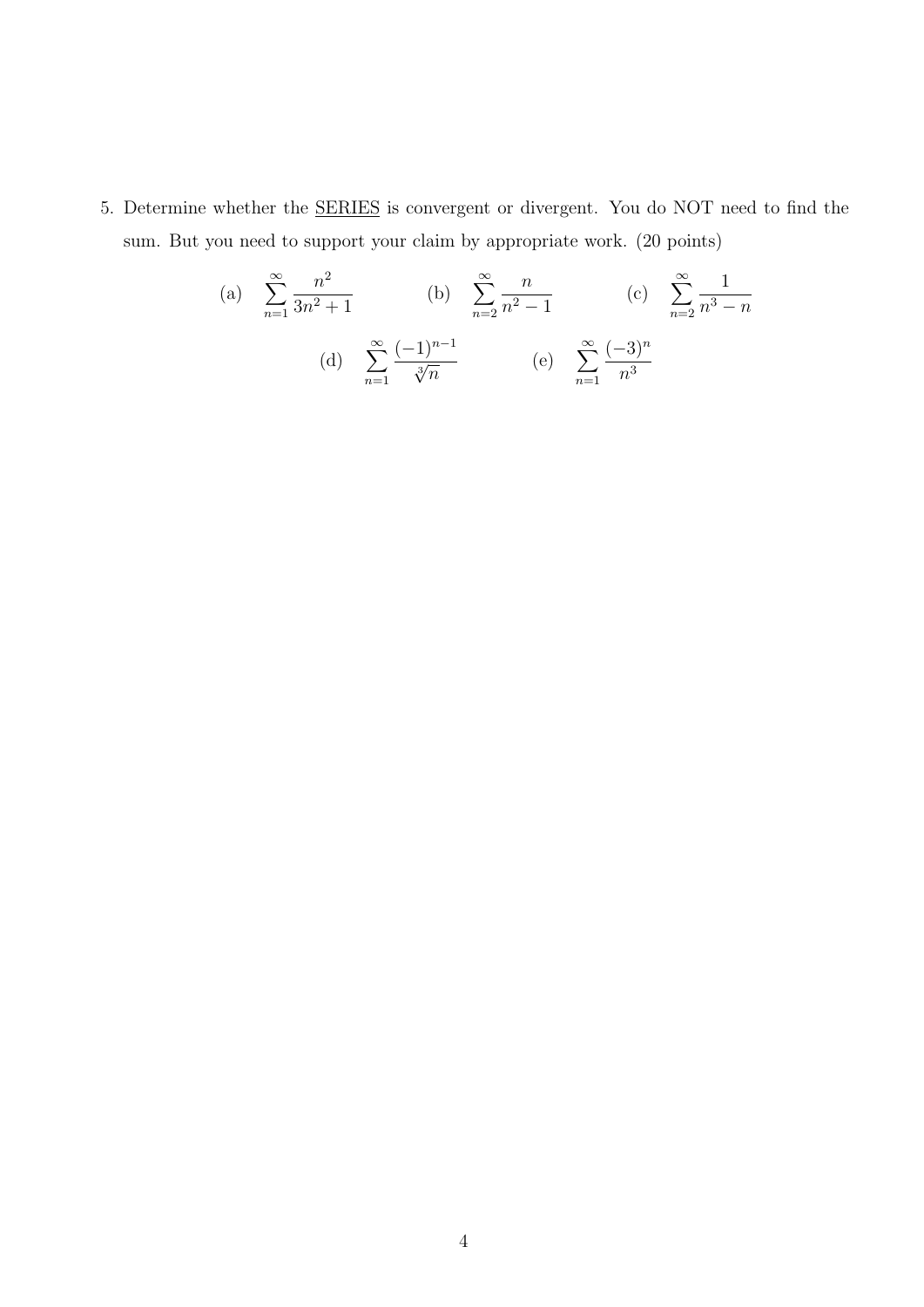6. Find the RADIUS of convergence and INTERVAL of convergence of the **power series**  $\sum^{\infty}$  $n=1$  $(-1)^n \frac{(x+2)^n}{2^n}$  $\frac{1}{n2^n}$ . (5 points)

7. Find  $\mathbf{a} - \mathbf{b}$  and  $3\mathbf{a} + 4\mathbf{b}$ : (4 points)

(a) 
$$
\mathbf{a} = \mathbf{i} - 2\mathbf{j} + \mathbf{k}, \ \mathbf{b} = \mathbf{j} + 2\mathbf{k}
$$
 (b)  $\mathbf{a} = 3\mathbf{i} - 2\mathbf{k}, \ \mathbf{b} = \mathbf{i} - \mathbf{j} + \mathbf{k}$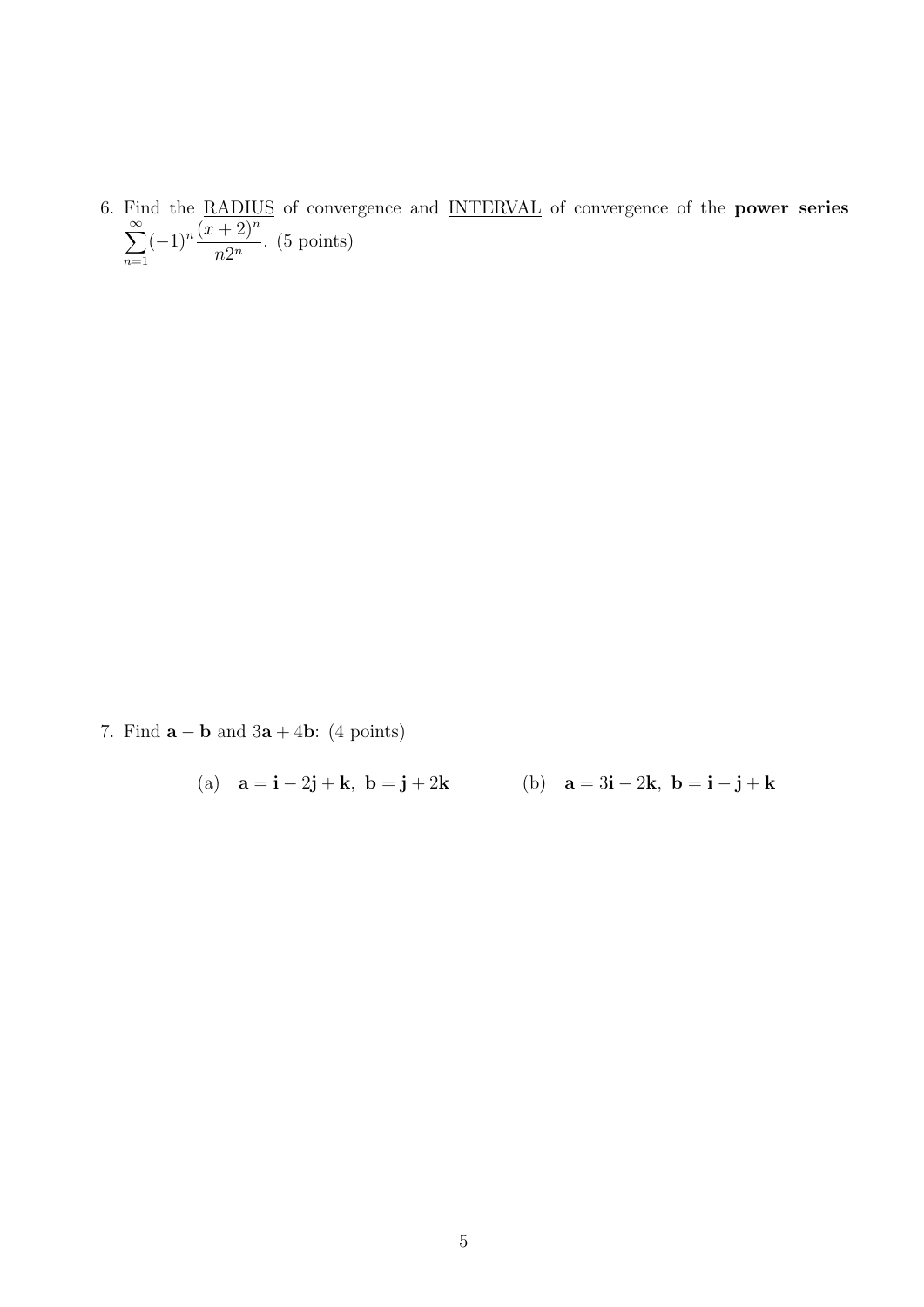8. Find the cross product  $\mathbf{a} \times \mathbf{b}$  and verify that it is orthogonal to both  $\mathbf{a}$  and  $\mathbf{b}$ . (6 points)

$$
\mathbf{a} = \langle -3, 2, 2 \rangle, \qquad \qquad \mathbf{b} = \langle 6, 3, 1 \rangle
$$

9. Sketch the region enclosed by the curves  $y = 1 + \sqrt{x}$  and  $y = 1 + x/3$ . Decide whether to integrate with respect to  $x$  or  $y$ . Then find the area of the region. (4 points)